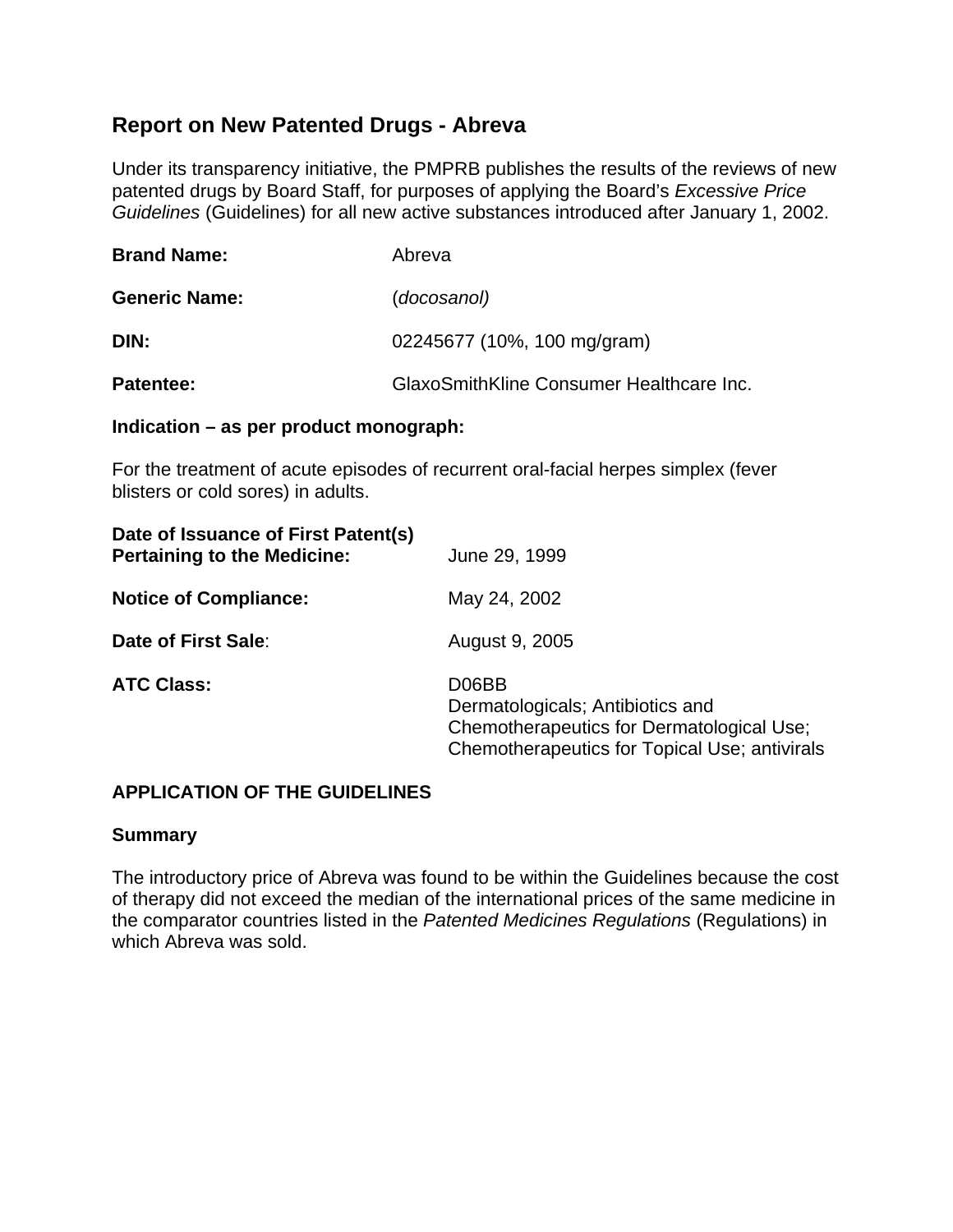#### **Scientific Review**

Abreva is a new active substance and the PMPRB's Human Drug Advisory Panel (HDAP) recommended that Abreva be classified as a category 3 new medicine (provides moderate, little or no therapeutic advantage over comparable existing medicines).

The HDAP was unable to conclusively state that any one of the currently used medications for herpes labialis is clinically comparable. As a result, the HDAP did not identify any comparators for the conduct of a Therapeutic Class Comparison (TCC) test.

#### **Price Review**

Under the Guidelines, the introductory price of a new category 3 drug product will be presumed to be excessive if it exceeds the prices of all comparable drug products based on a TCC test, or if it exceeds the range of the prices of the same medicine sold in the seven countries listed in the Regulations.

The Guidelines further state that, when it is inappropriate or impossible to conduct a TCC test, Board Staff will give primary weight to the median of the international prices identified in an International Price Comparison (IPC) test. See the PMPRB's *Compendium of Guidelines, Policies and Procedures* for a more complete description of the Guidelines.

The introductory price of Abreva was within the Guidelines as the price in Canada did not exceed the median of the international prices identified in an IPC test as shown in the table below.

| <b>Country and Median</b> | <b>Price (in Canadian dollars)</b> |
|---------------------------|------------------------------------|
| Canada                    | \$6.1150                           |
| France                    |                                    |
| Germany                   |                                    |
| Italy                     |                                    |
| Sweden                    | \$4.9476                           |
| Switzerland               |                                    |
| United Kingdom            |                                    |
| <b>United States</b>      | \$7.6300                           |
| Median                    | \$6.2888                           |

# **Introductory Period (August to December 2005)**

Source: Publicly available price as per the Regulations.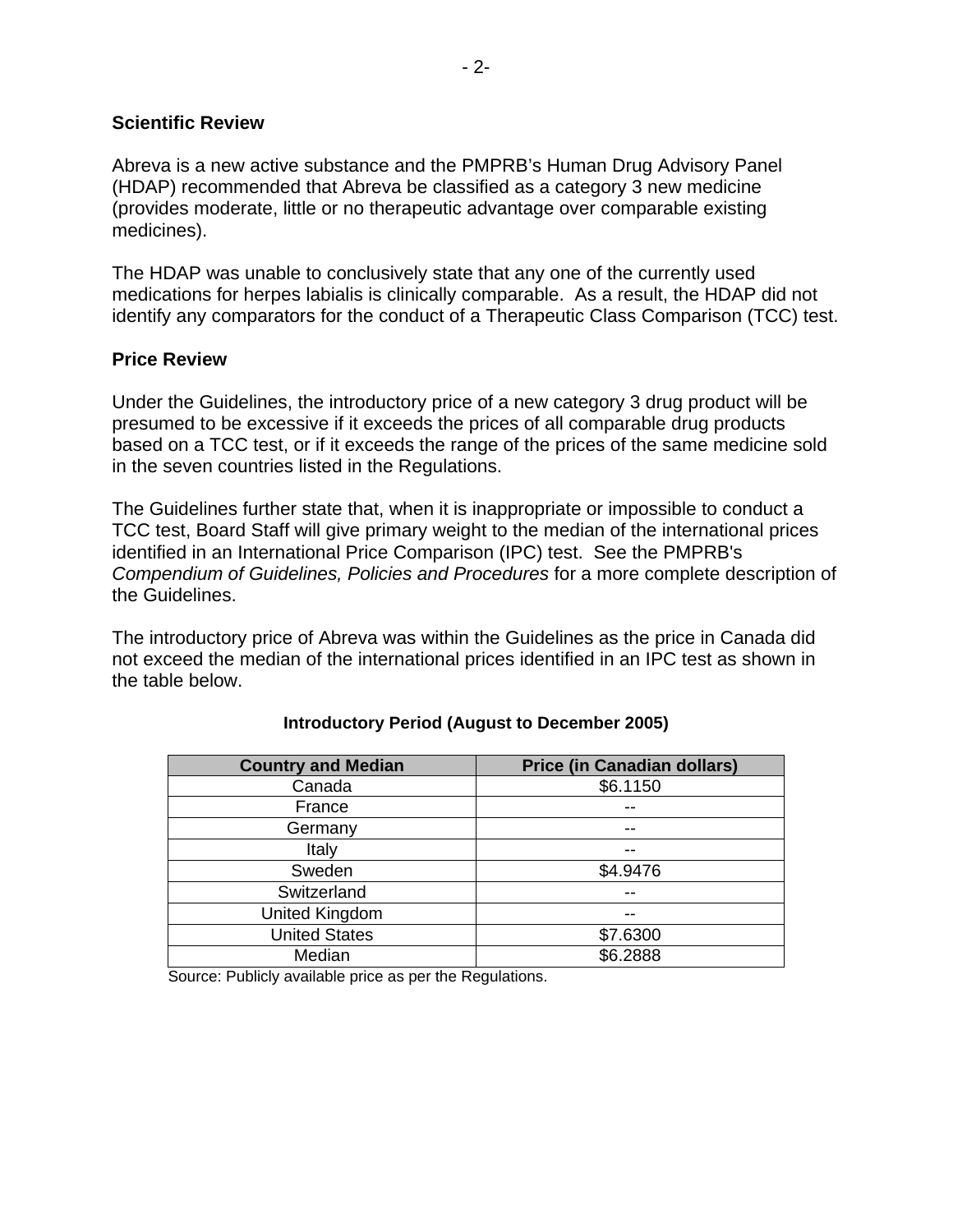*The publication of Summary Reports is part of the PMPRB's commitment to make its price review process more transparent.* 

*Where comparators and dosage regimens are referred to in the Summary Reports, they have been selected by the HDAP for the purpose of carrying out the PMPRB's regulatory mandate, which is to review the prices of patented medicines sold in Canada to ensure that such prices are not excessive.* 

*The PMPRB reserves the right to exclude from the therapeutic class comparison list any drug product if it has reason to believe it is being sold at an excessive price.* 

*In its Summary Reports, the PMPRB will also refer to the publicly available prices of comparators provided such prices are not more than 10% above a non-excessive price in which case no price will be made available. As a result, the publication of these prices is for information purposes only and should not be relied upon as being considered within the Guidelines.* 

*The information contained in the PMPRB's Summary Reports should not be relied upon for any purpose other than stated and is not to be interpreted as an endorsement, recommendation or approval of any drug nor is it intended to be relied upon as a substitute for seeking appropriate advice from a qualified health care practitioner.* 

# **References – Abreva**

- 1. Anon. Antiviral agents for the treatment of common herpetic infections in immunocompetent patients. Pharmacist's letter. December 2003. DN 170721.
- 2. Anon. Docosanol cream (Abreva) for recurrent herpes labialis. Med Let 2000;42(1092):108.
- 3. Anon. FDA rejects NDA filing of topical docosanol for oral-facial herpes. Antiviral Agents Bull 1999;44. Available from: http://www.bioinfo.com/cgi/full.lasso?-token-AAB\_Pub&key=6682.5292&-nothing (Accessed 21 March 2005)
- 4. Anon. New phase III trials with lidakol for oral herpes. Antiviral Agents Bull 1996;200. Available from: http://www.bioinfo.com/cgi/full.lasso? token=AAB\_Pub&key=9642.3642&-nothing (Accessed 21 March 2005)
- 5. Anon. Topical Lidakol efficacy comparable to acyclovir cream for oral herpes Antiviral Agents Bull 1995;293. Available from: http://www.bioinfo.com/cgi/full.lasso? token=AAB\_Pub&key=10615.426&-nothing. (Accessed 21 March 2005)
- 6. Anon. Topical Lidakol phase III trials for oral HSV fail to show efficacy vs. placebo. Antiviral Agents Bull 1996;104. Available from: http://www.bioinfo.com/cgi/full.lasso? token=AAB\_Pub&key=9937.6061&-nothing. (Accessed 21 March 2005)
- 7. Anti-infective Review Panel. Anti-infective Guidelines for Community-acquired Infections. MUMS Guideline Clearinghouse. Toronto, ON. 2005. P. 48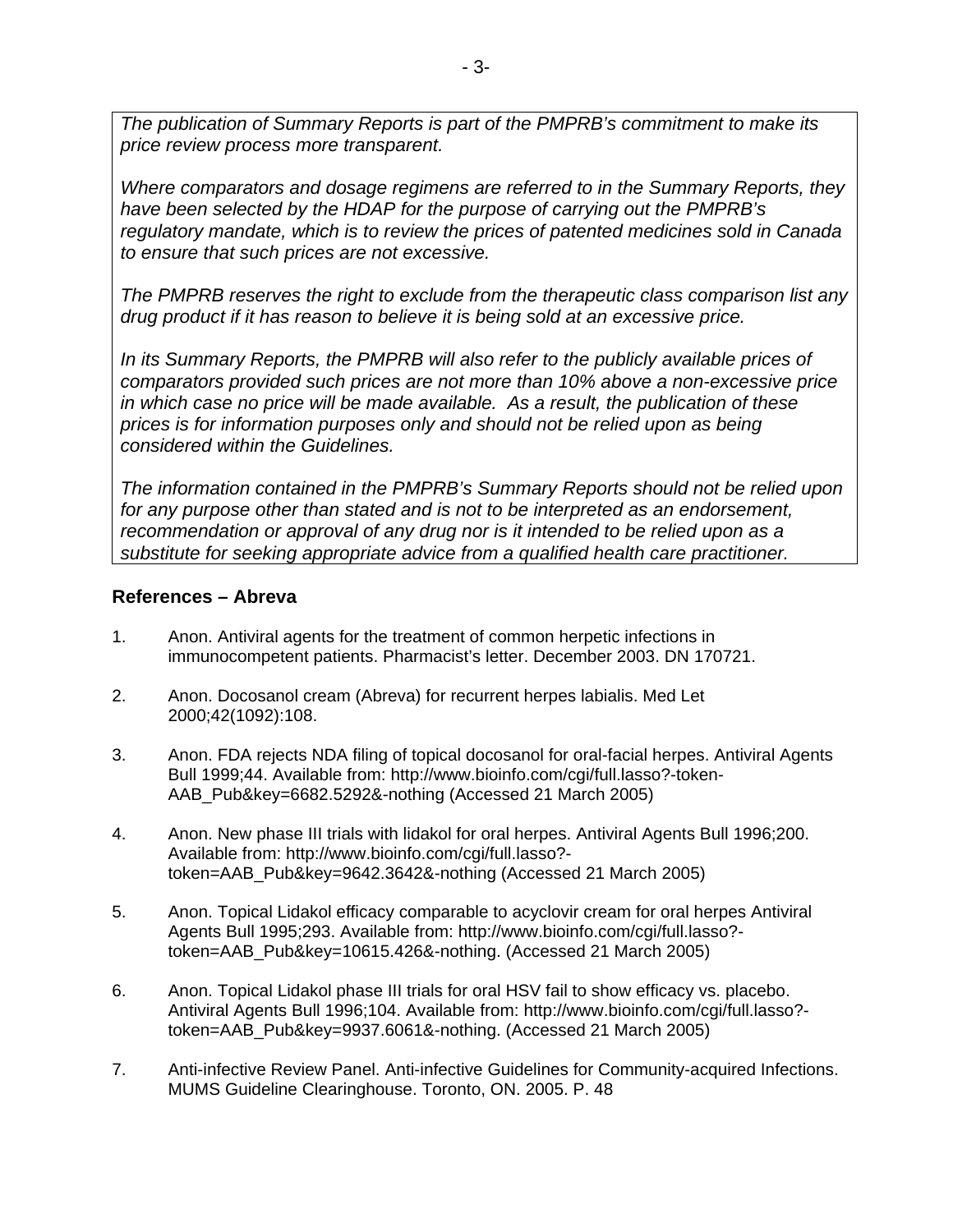- 8. Aoki FY. Contemporary antiviral drug regimens for the prevention and treatment of orolabial and anogenital herpes simplex virus infection in the normal host: Four approved indications and 13 off label uses. Can J Infect Dis 2003;14(1):17-27.
- 9. Bazian Ltd. Herpes labialis. Clin Evid 2003;10:355-6.
- 10. Docherty JJ, Smith FS, Fu MM, Stoner T, Booth T. Efficacy of topically applied resveratrol on cutaneous herpes simplex virus infections in hairless mice. Antiviral Res 2004;61(1):19-26.
- 11. Elish D, Singh F, Weinberg JM. Therapeutic options for herpes labialis, II: Topical agents. Cutis 2004;74:35-40.
- 12. Gilbert DN, Moellering RC Jr, Eliopoulos GM, Sande MA. The Sanford Guide to Antimicrobial Therapy.34<sup>th</sup> ed. Antimicrobial Therapy Inc. Hyde Park, VT. 2004. P. 109.
- 13. Habbema L, De Boulle K, Roders GA, Katz DH. n-Docosanol 10% cream in the treatment of recurrent herpes labialis: A randomized, double-blind, placebo-controlled study. Acta Derm Venereol (Stockh) 1996;76:479-81.
- 14. Herplex –D package insert. Allergan Inc. Ontario, Canada.
- 15. Jensen LA, Hoehns JD, Squires CL. Oral antivirals for the acute treatment of recurrent herpes labialis. Ann Pharmacother 2003;38:705-9.
- 16. Mackowiak ED. Prevention and treatment of cold sores [CE lesson]. US Pharm 2003:12:7784.
- 17. McKeogh MB, Spruance SL. Comparison of new topical treatments for herpes labialis: efficacy of pencyclovir cream, acyclovir cream and n-docosanol cream against experimental cutaneous herpes simplex virus type 1 infection. Arch Dermatol 2001;137(9):1153-8.
- 18. Palacioz K. New Drug: Docosanol 10% Cream (Abreva). Pharmacist's Letter. Detail-Document#:161102.
- 19. Pope LE, Marcelletti JF, Katz LR, Lin JY, Katz DH, Parish ML, et al. The anti-herpes simplex virus activity of n-docosanol includes inhibition of the viral entry process. Antiviral Res 1998;40:85-94.
- 20. Product Monograph of Abreva (docosanol cream, 10%). GlaxoSmithKline Consumer Healthcare Inc. Oakville, ON. September 30, 2002
- 21. Product Prescribing of Denavir (penciclovir cream, 1%). Novartis. Available from: http://www.denavir.com/pi/Denavir.pdf . (Accessed 23 March 2005)
- 22. Rabron et al. Recurrent herpes simplex labialis: selected therapeutic options. Can Dent Assoc 2003;69(8):498-503.
- 23. Sacks SL. Efficacy of docosanol [letter]. J Am Acad Dermatol 2003;49(3):558-9.